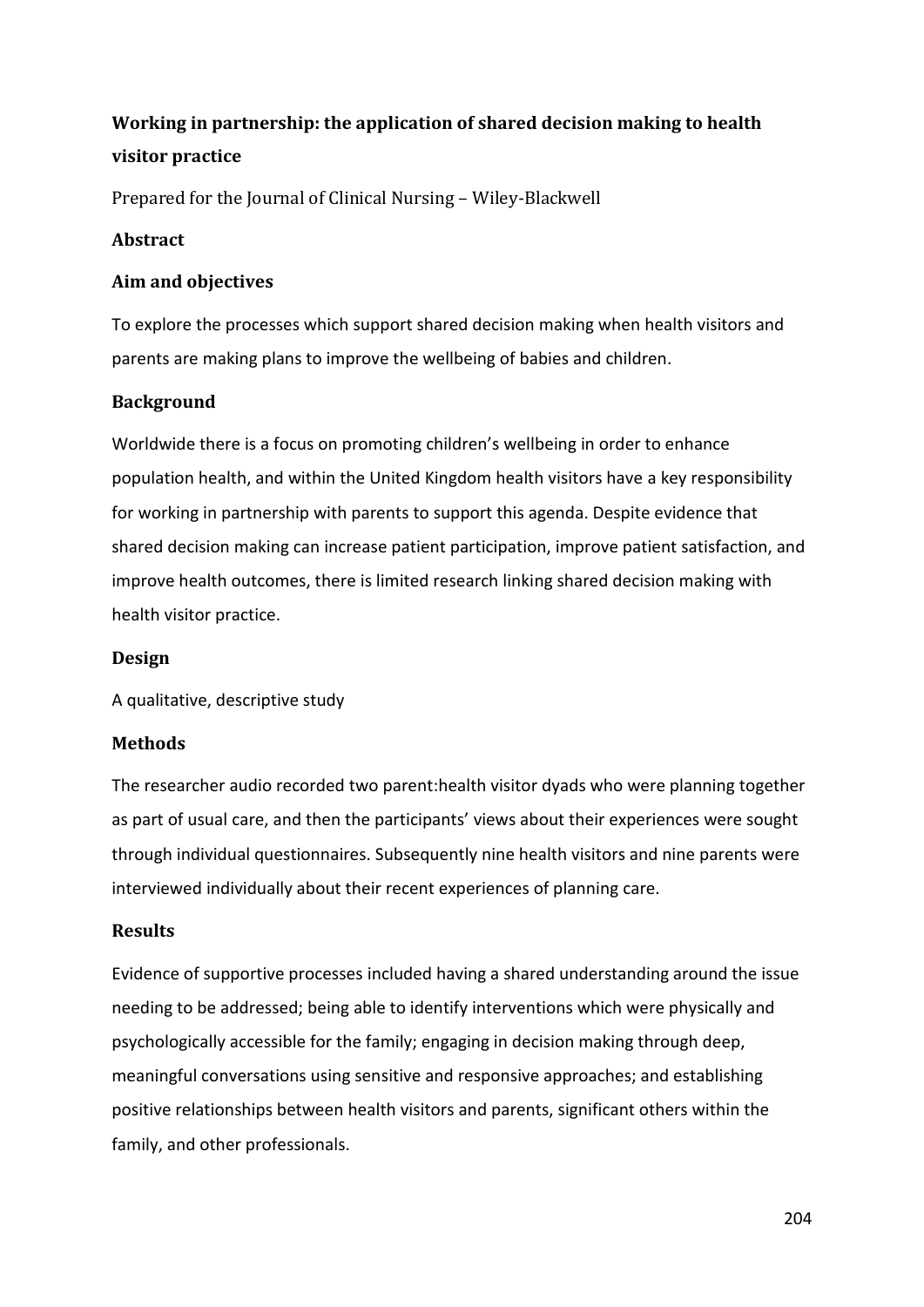# **Conclusion**

Despite evidence of strong trusting relationships between parents and health visitors, this study has shown examples where shared decision making was challenging when other supportive processes were absent.

# **Relevance to clinical practice**

Health visitors are aware that planning interventions in partnership with parents can be complex. These findings have created awareness of the potential value of using a shared decision making framework to structure planning in collaboration with parents, and has highlighted a number of areas for practice development.

**Key words** – public health nursing, health visiting, shared decision making, practice development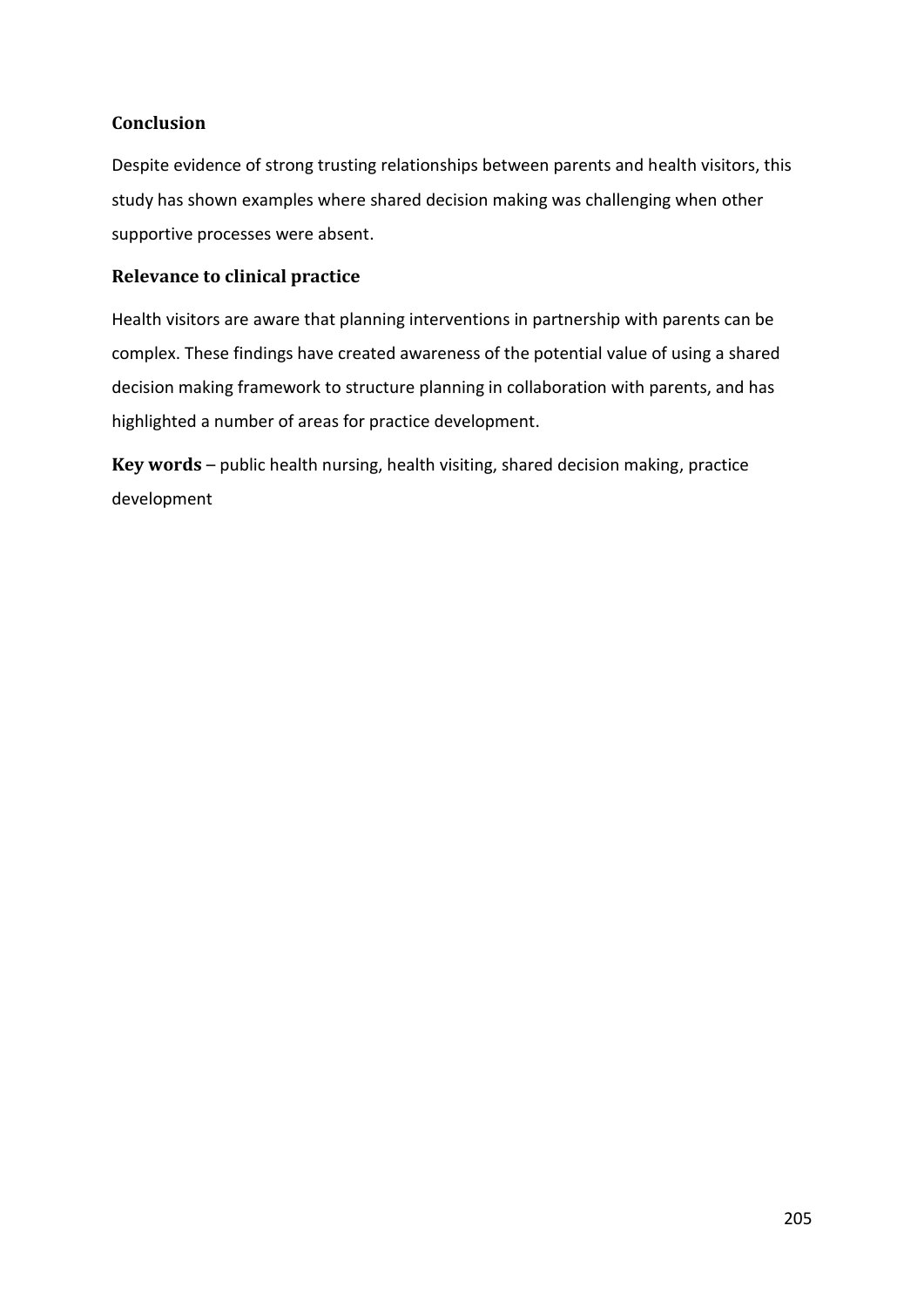### **Introduction**

There is recognition worldwide that the status of children's wellbeing within a community will have a direct impact on that population's future health, and consequently many developed countries ensure that there is investment in the 'Early Years'. This approach is noticeable across the United Kingdom, where the delivery of health services is devolved to each of the four countries, and where each government, or administration, invests in policies and programmes which aim to promote the wellbeing of their babies, children and young people (Scottish Government and COSLA 2008; Royal College of Nursing 2011) . Health visitors in the United Kingdom are in a strategic position to be able to support this agenda because, as registered public health nurses, they have responsibility for promoting and safeguarding the wellbeing of babies and children as a key part of their role (Nursing & Midwifery Council 2004).

### **Background**

Getting It Right For Every Child (GIRFEC) is a Scottish Government Programme (Scottish Government 2013a) based on the United Nations Convention on the Rights of the Child (UNCRC) (1990) and all professionals who work with children and families in Scotland are being encouraged to adopt GIRFEC principles. Consequently, health visitors are starting to use the GIRFEC National Practice Model to structure their assessments, analyse their findings, and then to support their practice if they need to create and implement plans for a baby or child (Scottish Government 2013b).

Within the UNCRC's 54 Articles there are 23 references to the important roles and responsibilities which parents have in relation to ensuring their child's wellbeing; as a direct result GIRFEC principles stress the importance of professionals and parents working together to support, promote and safeguard the wellbeing of babies and children. This means that where interventions are required, to ensure a baby's or child's wellbeing, health visitors and parents should ideally work in partnership (where it is safe and in the best interests of the child to do so) in order to decide whether to implement evidence based interventions from within the health visitor team's resources or whether to make a decision to request assistance from a range of other local agencies and professionals who are available to work with families.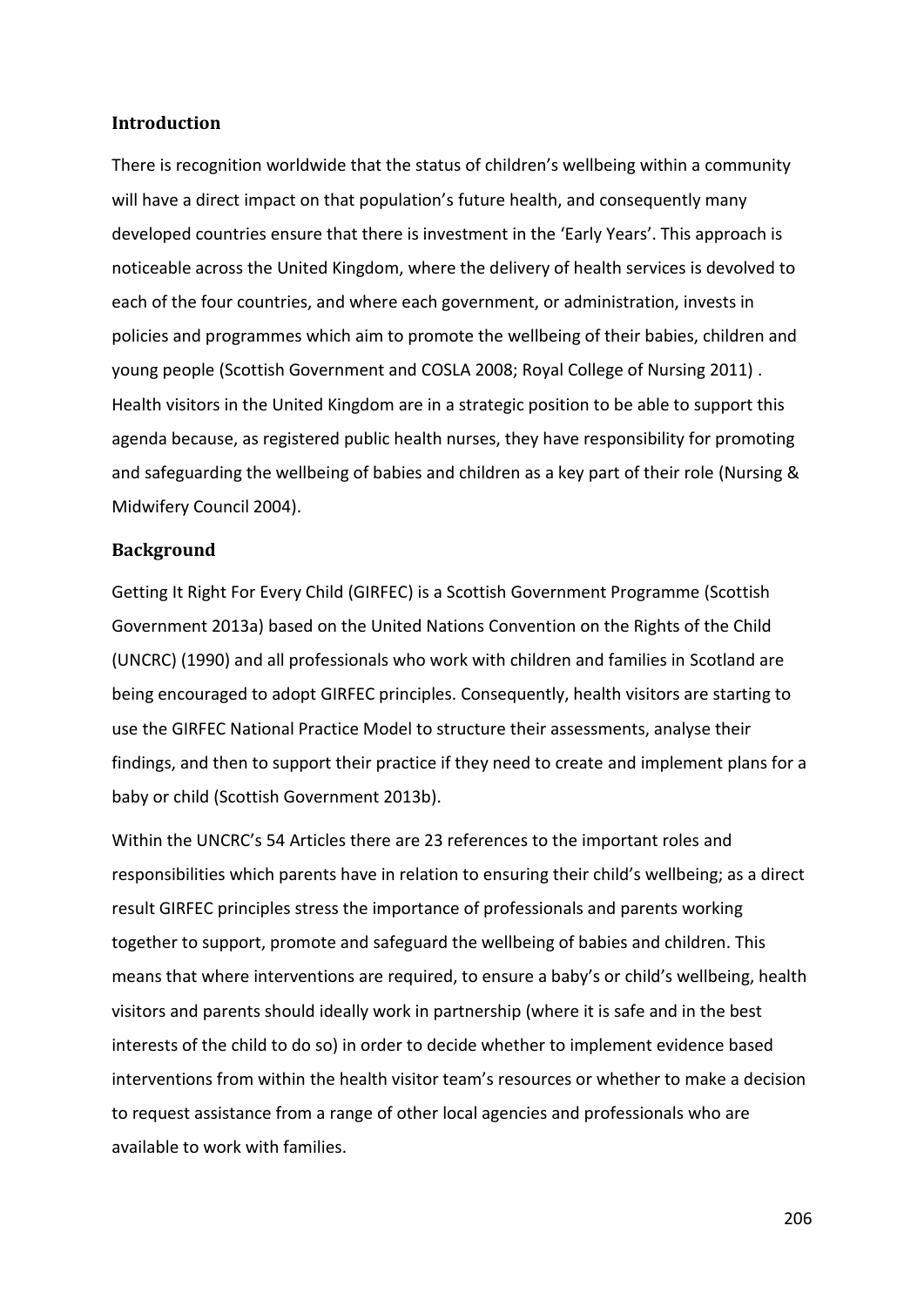Shared decision making models, or frameworks, are used within a range of healthcare practice and create structure when health professionals are making decisions in partnership with patients. Current research is beginning to identify strengths in terms of increased patient satisfaction, patient engagement and improved patient outcomes (Adams and Grieder 2014) . However, despite these positive results, there is little evidence of shared decision making frameworks being applied within health visiting practice. In order to explore this area of practice further a qualitative research study was designed.

### **Aim and objectives**

The aim of the study was to describe what was currently happening when health visitors and parents were making decisions and planning interventions together with a view to exploring what specific processes supported shared decision making in this context of health visitor practice.

### **What is Shared Decision Making?**

It is evident from the literature that shared decision making is viewed in a number of ways. For instance there is an opinion, supported by some academics and theorists, and cited in Siminoff and Step (2005), that the ideal shared decision making encounter is one based on normative decision making theory where two people, with equal power and the required knowledge and skills, come together to make a decision in a context where there is shared understanding of the purpose, the issue and the processes. Here all options are given equal and fair consideration and both parties have the capacity and capability to share their views, values and beliefs with each other about what should happen next. A number of authors, however, whilst acknowledging the value of this optimum state have expressed that all of these criteria are unlikely to be met in the real world of patient care. They have therefore chosen to focus on finding ways of achieving the best possible outcomes for patients, and although still based on shared decision making theory they have taken a more descriptive, realistic approach. Authors, such as Charles et al (1997) and Charavel et al (2001), have focused on creating resources such as models, frameworks, decision aids, check lists and training packages which aim to improve the interactions between both parties, along with evaluations to determine the impact of the tools in practice (Gafni et al 1998; Charles et al 2003; Edwards and Elwyn 2006; Edwards and Elwyn 2009).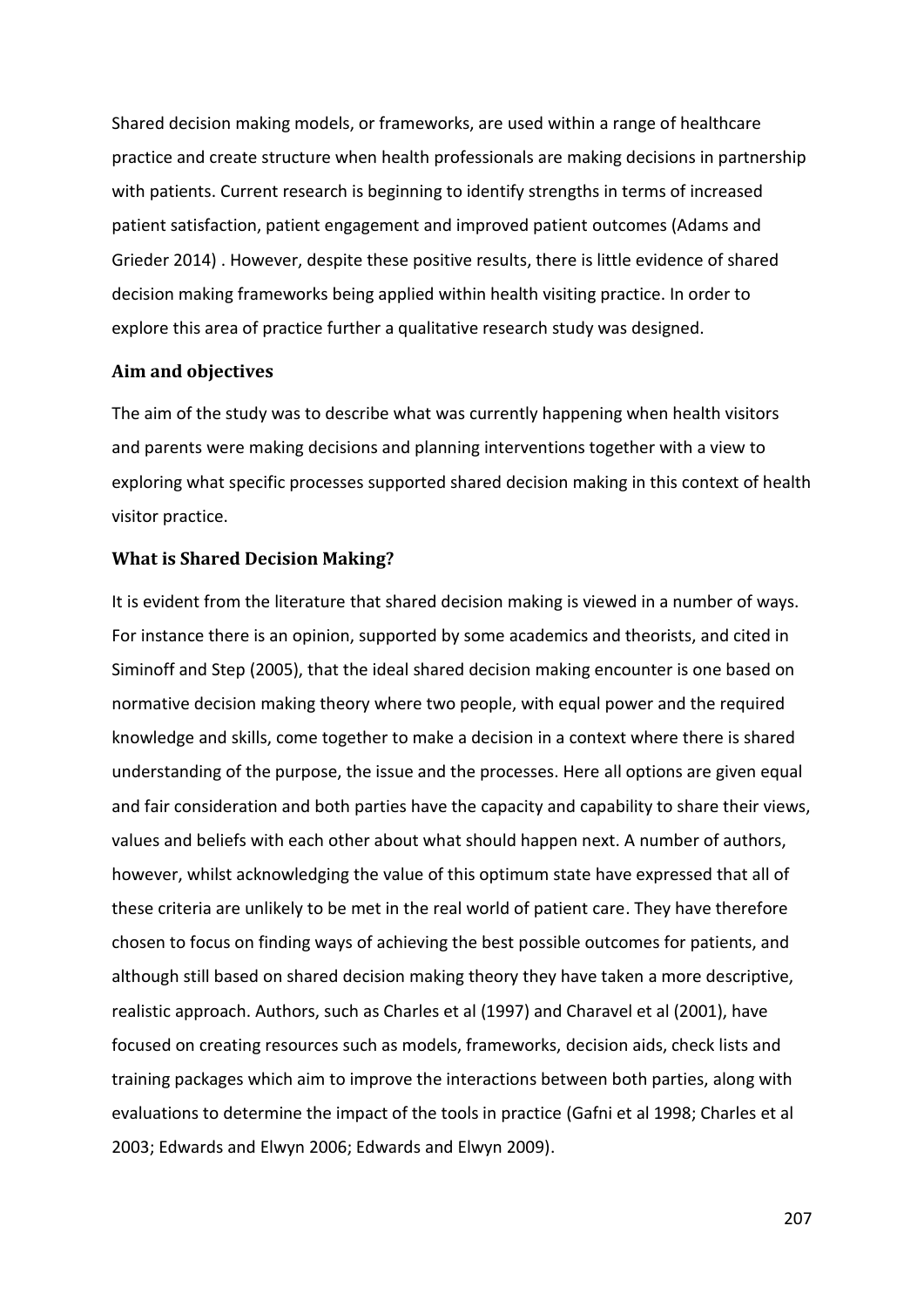A number of Elwyn's shared decision making research studies have taken place within Primary Care where General Medical Practitioners (GPs) have been supporting patients with long term conditions, where partnerships have built up over years between patients and the GP, and where there is an acknowledgement that long term relationships can have a direct impact on the quality of the shared decision making (Elwyn et al 1999) . Health visitors work within a similar context as they often establish relationships with parents and carers of children in their caseloads over a number of years; and it was because of this similarity in practice that Elwyn's Framework was chosen to inform the study.

### **Study Design**

The study was descriptive and conducted in two phases. Phase 1 involved audio recording conversations between health visitor and parent dyads and then collecting each participant's perspective of the planning experience. Phase 2 consisted of individual semi structured interviews with health visitors and parents, asking them about their past experiences of planning interventions in relation to a baby's or child's wellbeing. The study was informed throughout by Elwyn's Shared Decision Making Framework (Elwyn et al 2012).

### **Ethical considerations**

Ethical approval was given by University of Stirling School of Health Sciences Ethics Committee and the NHS Research Ethics Service, and permission was given to collect data in two health board areas in Scotland; both with mixed demographics in relation to affluence and deprivation but where one area was predominantly rural and the other predominantly urban.

### **Data collection**

Health visitors were recruited by the researcher visiting the area, meeting with health visitors in small groups to generate interest in the study, distributing literature explaining the purpose of the study, answering questions, and then waiting for offers to participate.

#### **Sample**

The sampling approach for health visitors was purposive, with the intention of creating variation across the health visitors' caseloads. There was an aim to ensure that the health visitor participants, between them, were currently managing different types of caseloads ranging from those taken from predominantly affluent areas to those from within more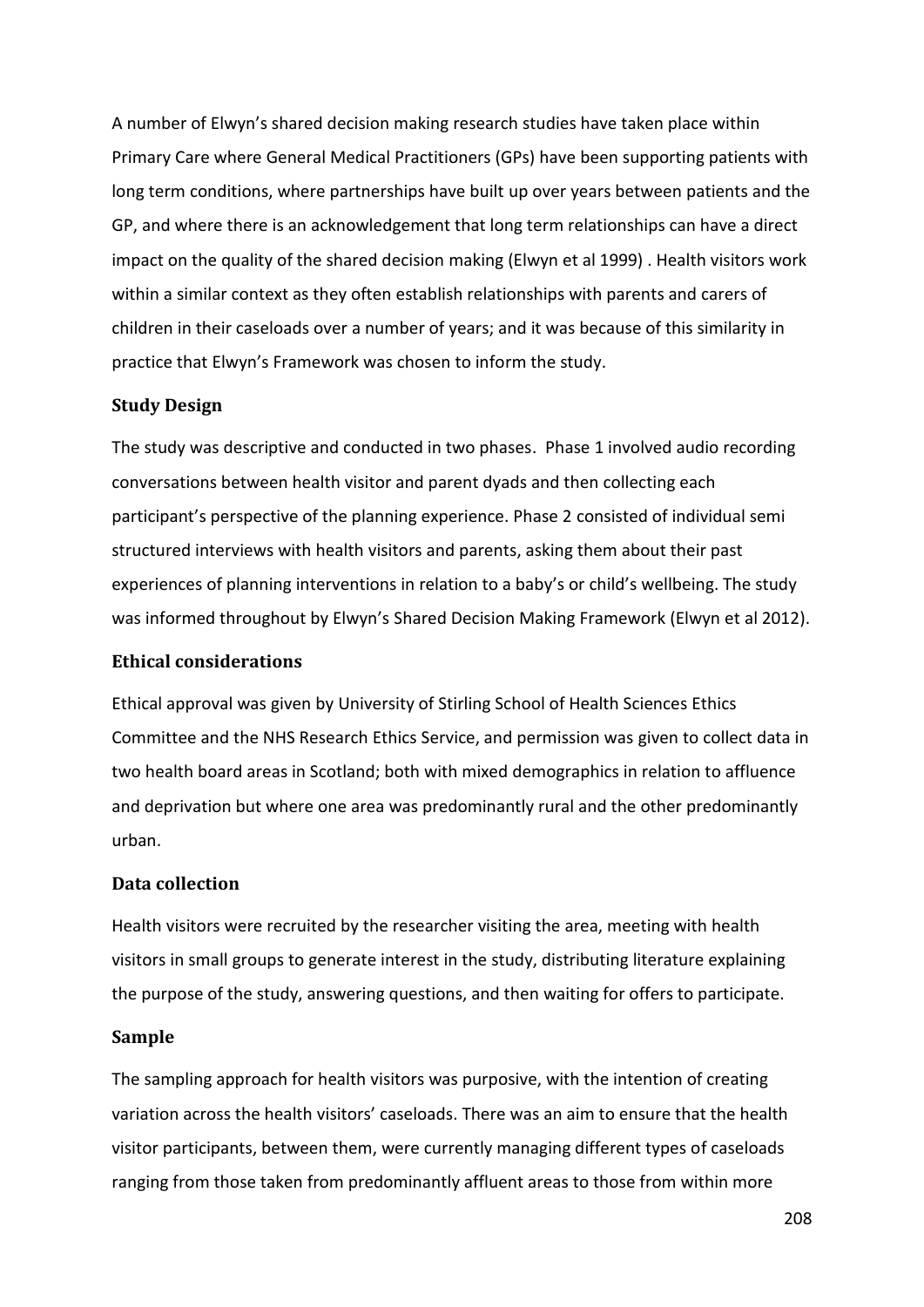deprived areas. This approach was adopted in case it became apparent, during the study, that the demographics within caseloads were influencing the data; however in reality all health visitors who participated described their caseloads as 'mixed' and there was no indication of any need to be selective about which health visitors to invite to participate.

The health visitors who volunteered to participate in Phase 1 had been able to recruit a parent from their caseload who was in the process of making a decision with them, and was willing to consent to participate in the study. The health visitors who volunteered to participate in Phase 2 of the study felt that they had the ability to reflect on an experience of supporting at least one parent to make a decision within the previous six months.

The parents who were recruited to participate in Phase 2 had been informed about the study from their health visitor on the basis that they had made a decision about an intervention on behalf of their baby or child, in partnership with their health visitor, within the last six months; and were willing to talk about their experience. This was convenience sampling.

### **Methods**

In Phase 1 data was collected by audio recording two health visitor: parent decision making conversations, in the absence of the researcher, where decisions around planning for a baby or child were being made as part of usual care. Following the discussion each of the four participants were asked to complete an individual questionnaire based on Elwyn's OPTIONS questionnaires (Elwyn et al 2013). These questionnaires have been validated for quantitative studies in order to establish the extent to which shared decision making has taken place within encounters; however, the purpose of the questionnaire in this qualitative study was to collect the participants' interpretations of their experiences.

The nine health visitors and nine parents, who offered to participate in individual semi structured interviews, were audio recorded recalling an experience of planning around the needs of a baby or child. Each of the two semi-structured interview schedules (one designed for the health visitor and one designed for the parent) included questions which would inform if, and how, any aspects of shared decision making had been implemented. Each also included open ended questions which provided further insight into the experiences of participants when deciding which interventions to access for the baby or child.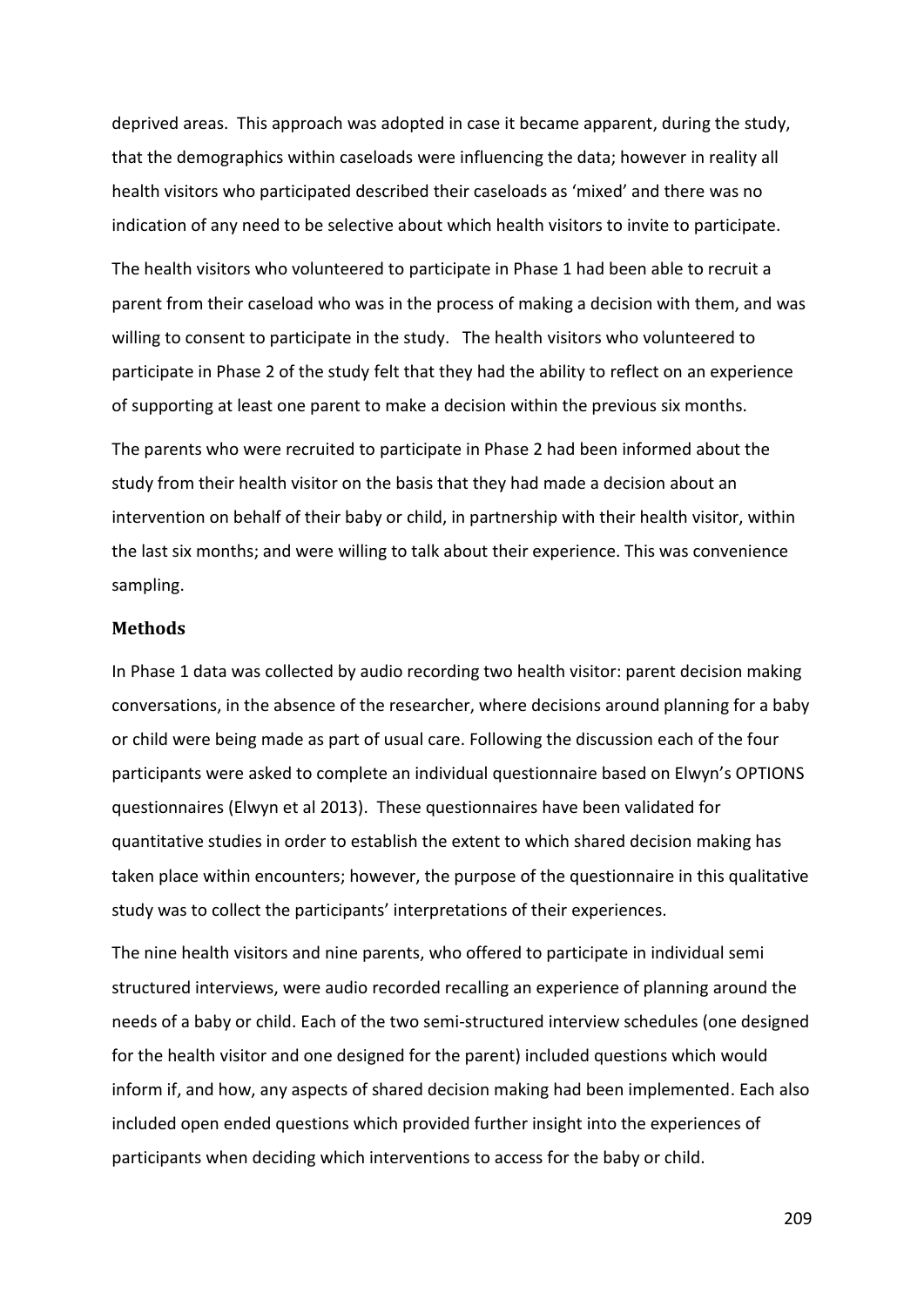### **Analysis**

The twenty recordings were transcribed *verbatim* and analysis was supported by NVivo 10 using the framework analysis method as applied by the National Centre for Social Research (Ritchie et al 2014). Upon analysis 267 different labels were generated, which were then assigned to themes and presented in a framework matrix with the twenty recordings.

### **Results**

In addition to the three identified themes of 'Choice Talk', 'Options Talk' and 'Decision Talk' from Elwyn's Framework, additional themes became evident. Of these, two themes stood out as being particularly important, and some of the related findings are reported here along with Elwyn's three themes.

The first additional theme, 'Identifying the Issue', was important because the quality of the discussions around the issue, in relation to the child's wellbeing, and the level of shared understanding of the importance of the issue between the health visitor and the parent, had an impact on what happened next. The second theme 'Relationships' was chosen because this theme threaded its way through every aspect of each of the other themes.

### **Identifying the Issue**

Wood's (2013) definition of an 'issue', which is described as anything which 'gets in the way' of a baby's, child's, or young person's wellbeing, was applied during the interviews with the parents and health visitors.

The findings indicated that where the issue was clearly defined by the health visitor or the parent, and was related to the child, there was evidence of decision making processes and a focus on resolving the issue; however in cases where the issue wasn't clearly defined discussions between the health visitor and parent were less focused and there was less evidence of decision making and related planning.

In addition, even if there was agreement about what the issue was, there was not always a shared understanding or agreement, between the health visitor and the parent, about the importance of the issue to the baby or child's wellbeing; as in three examples the health visitors reported having differing views from the parents around a child's speech or behaviour, and in each of these cases there was reluctance of parents to engage with other services. In two of the cases discussed, the parents, who had unmet needs in their own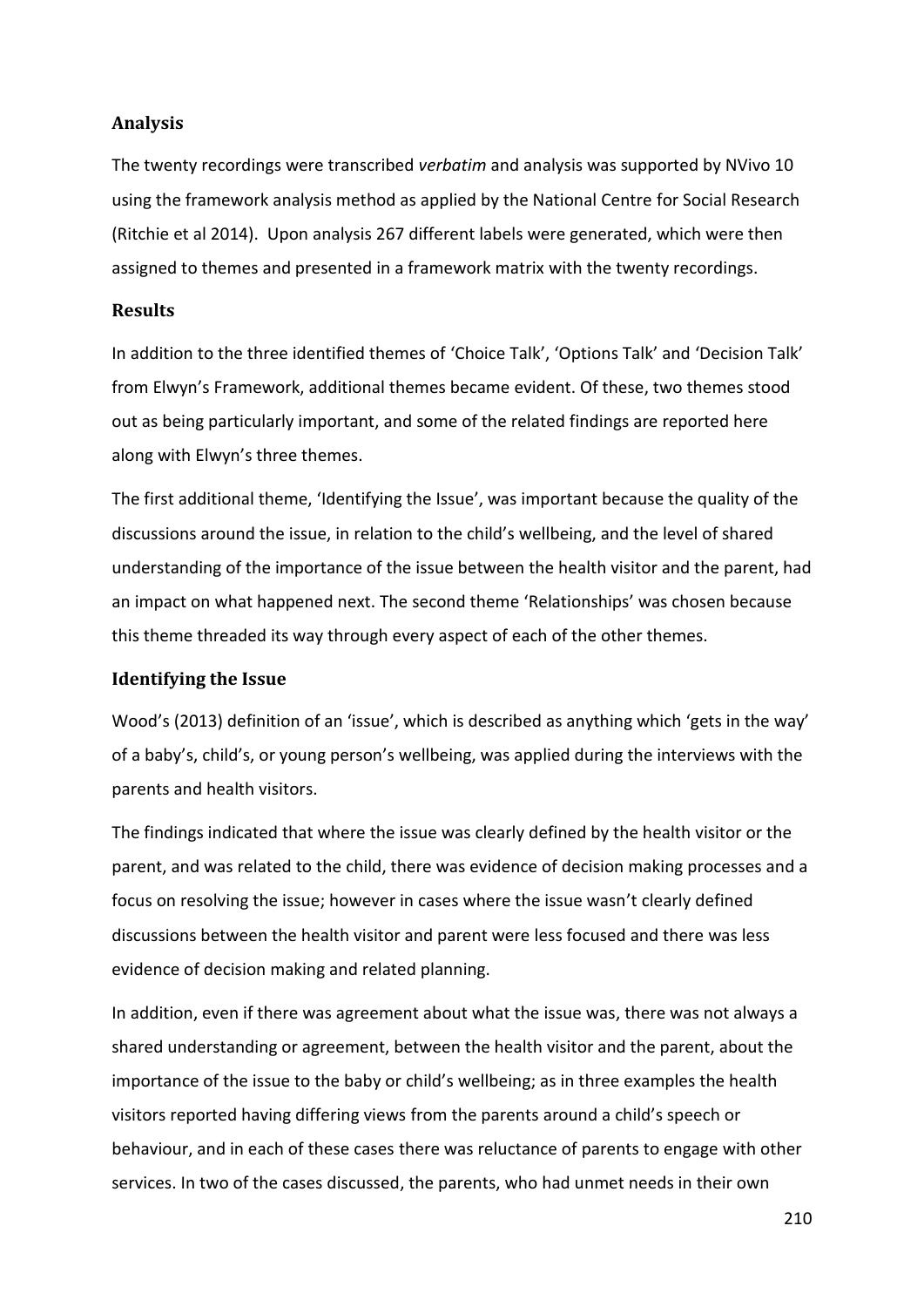lives, did not appear to have the insight to understand the extent to which their personal issues, of drug and alcohol misuse, impacted on their baby or child's wellbeing.

# **What hindered discussions and shared understanding around the issue?**

The challenges of working with parents with a range of intellectual abilities (including parents with learning disabilities) were identified, along with relating to parents from different cultures, the need to use an interpreter, and parents' lack of understanding about child development.

There were occasions when the complexity of family life got in the way of clarity about what issue needed to be addressed first, as there were multiple issues and the parents' priorities were prone to change with each health visitor contact.

*their household was quite busy, so we had the two little girls, one's three and one's one and a half, both running about in the living room……. the television was on so it was quite a kind of noisy visit……….they were throwing a lot of issues at me! So, you know, 'she's not sleeping all night and her behaviour's terrible and she's not eating properly' and this and that, so there was a lot of different things (Phase 2 HV 5)*

Three health visitors described how they were unsure about how to explain 'wellbeing' to parents in language which the parents could understand – particularly when the discussion related to babies.

# **What supported discussions around the issue?**

The use of evidence based tools and resources to assess cognitive development supported health visitor findings and were found to be helpful; not only as an evidence base for their own decision making but to support discussions with parents. However the availability of training in the use of evidence based tools and resources varied amongst health visitors at the time of the study – although what was available appeared to make a valuable contribution to discussions and negotiations when sharing decision making with parents.

Evidence based parenting programmes and approaches, which reinforced the need for parents to understand child development in order to understand their child's behaviour in a more realistic way, were found to be helpful. Examples where managers and professionals from other agencies clearly understood about the complexity of what the health visitors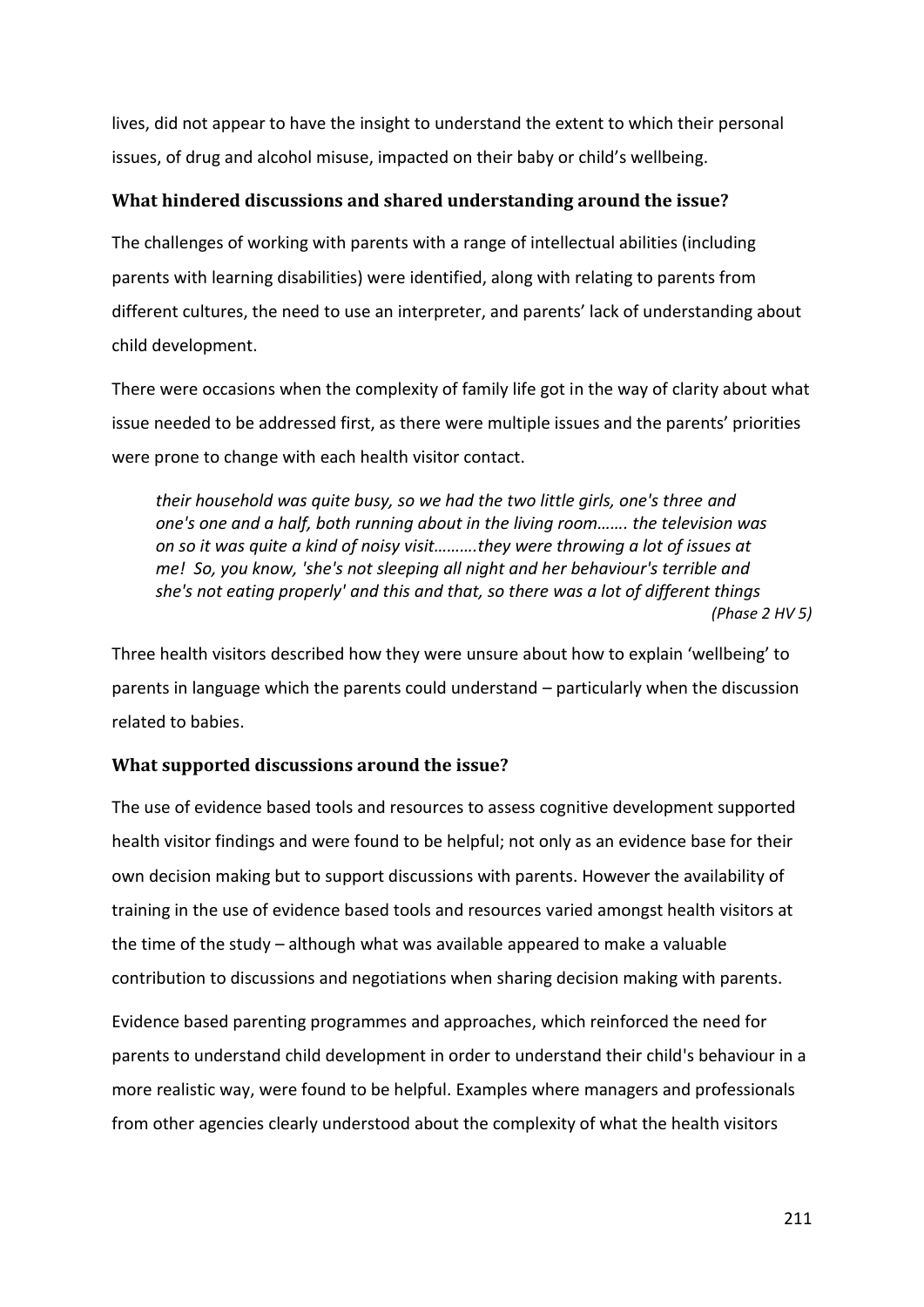were facing, and the time it took to work alongside parents to support parental understanding, were also identified as supportive.

#### **Elwyn's three themes**

Elwyn's Shared Decision Making Framework identifies three key stages within the process (Elwyn et al 2012). The first stage is where the professional identifies the opportunity to make a **choice**, the second stage takes place when **options** are identified and then once each partner in the process has put forward their views the third stage, a **decision,** is made in a collaborative way which takes both the professional's view and the patient's views and context into consideration – or else there is an agreement to defer a decision at this point.

### **Choice Talk**

In cases where choices were offered, and particularly if the health visitor had identified the issue during a cognitive development assessment, although the choice of 'doing nothing' was never offered to a parent sometimes choice was given as to whether to delay requests for assistance to implement an intervention or not. This was to enable other strategies to be tried within the family first; however one health visitor recognised that she only offered this choice if, in her judgement, she believed the family would follow this through.

There was evidence of choice being given about which issue to address first if multiple issues were presented; however in general terms there were only limited amounts of data which identified that health visitors were explaining that there was a choice and what the choice was. It could be argued that this was appropriate because for choice to have been given between one intervention and another there would have needed to have been at least two options of interventions available – both or all with supporting evidence that they could improve the wellbeing of the baby or child; however within the study no example was ever given where two or more options of interventions were available to address an issue and choice was offered between them. Choices which were offered to parents related more to decisions about timescales of implementing interventions.

What was interesting was that health visitors believed they were giving choice, and parents believed that they were being offered choice, when there was little evidence that this was being offered in a meaningful way. This finding is consistent with Towle et al's (2006) findings and was reinforced by the responses to the questionnaires in Phase 1 where there was the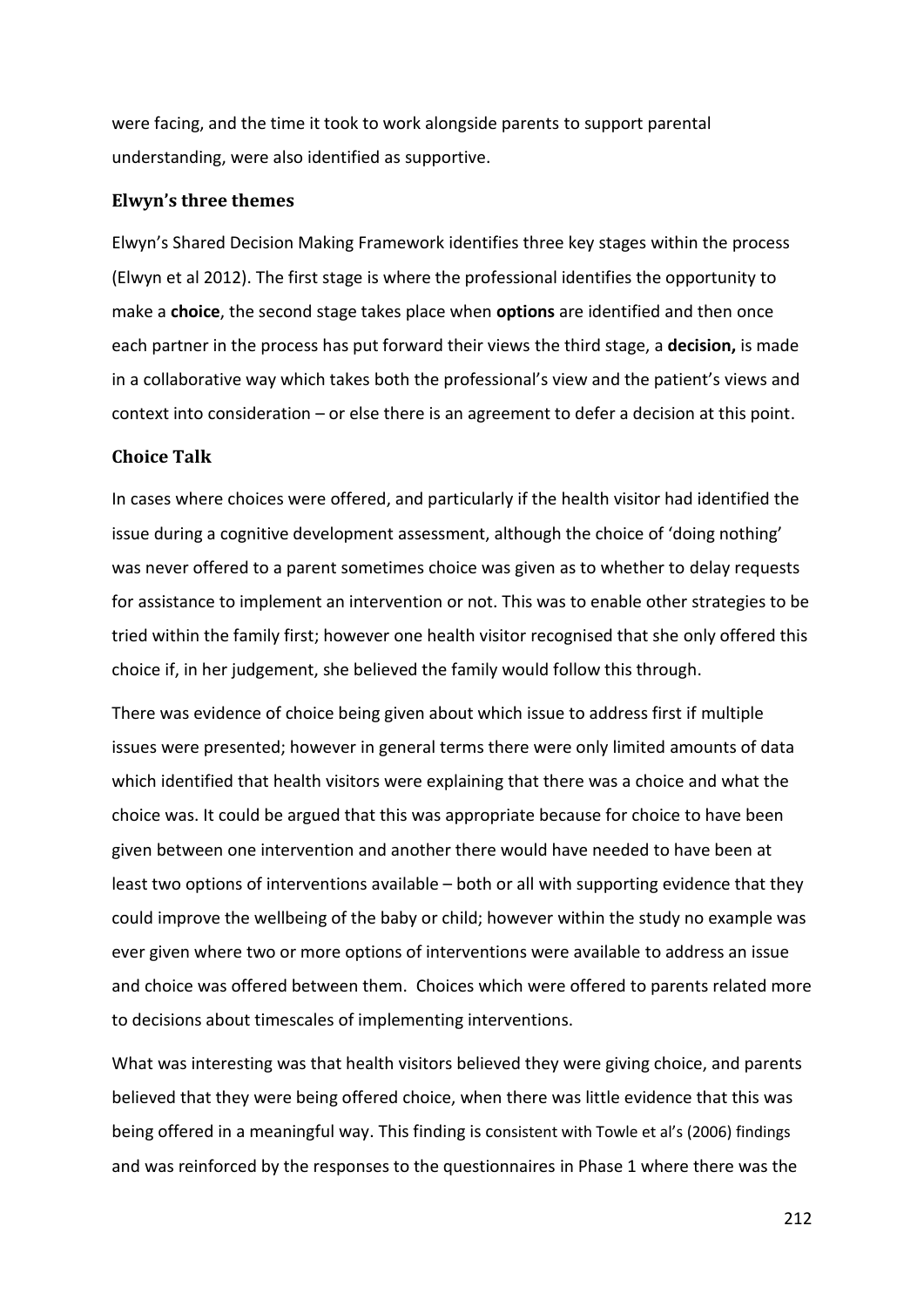perception that a greater degree of choice, and shared decision making, was being offered to, and accepted by, the parent than was actually evident within each of the discussions. This raises the question as to why this should be, and the potential implications if parents believe they are being given a choice which is based on an unrealistic perception.

Health visitors are trained to empower parents and to give them the ability to make choices where they can, as they are aware that parents have a key role in the care of their children, and are more likely to engage with services if they have chosen to participate in the decision making process. In the interviews there was a tendency to use language which indicated 'choice', even in cases where a choice between interventions was not on offer. If parents believe they have been given a choice when this has not been the case this could lead parents to misunderstanding the need for implementing an intervention in the first place, unless the discussion about the impact of the issue on the child's wellbeing has been clear and is agreed.

### **Option Talk**

To be able to articulate what the options were for the parents, interviews revealed that the health visitors believed it was important that they were clear in their own minds what participation in the intervention would mean for the parents. From the nine health visitor interviews in Phase 2 it was clear that if the option of an intervention was to be delivered by another agency the health visitors wanted to know about the appropriateness of the service, its evidence base, how to request assistance, and to know what would happen to the parents, in order to encourage their participation. The health visitors also wanted to know what processes would be used by the agency for contacting the parents after the request for assistance had been made so that they could explain this to the parents beforehand.

*Some of the challenges sometimes is as health visitors not absolutely 100% knowing what the service is able to offer or how it's actually going to pan out (Phase 2 HV 5)*

Seven of the health visitors also wanted to know how the agency would make contact with the health visitor to provide feedback about the child's and parent's progress and what the agency would do if the parent failed to engage with the service.

*INT:….the parenting programme,*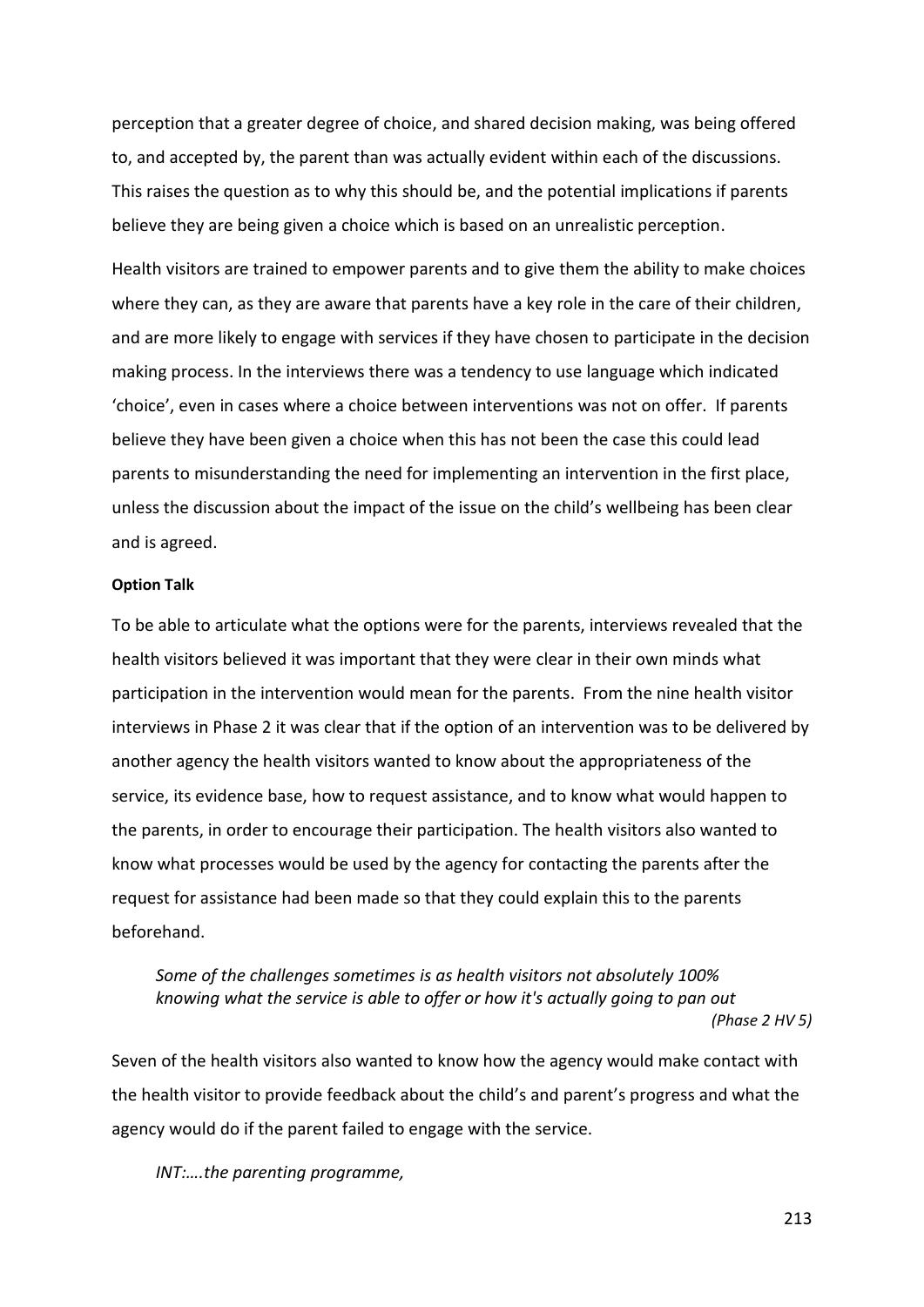*HV: No you don't hear back ….and I had a child on the (Child Protection) Register and I didn't know whether they were attending or not.*

*(Phase 2 HV7)*

Three parents identified that they also valued having information about other services beforehand

*It's a shame that the health visitors don't have some kind of leaflet to give out, that would've been good*

*(Phase 2 Parent 2)*

In two cases where communication with other services was effective the processes were described in a way which was streamlined, easy to explain to the parents, and less time consuming for the health visitor.

Data from two of the interviews included positive remarks in relation to creating 'Teams around the Child', based on 'Networks of Support' which consisted of a group of professionals, and the parents, meeting to support decision making around a child. They were found to be productive ways of informing parents directly what was on offer and to supporting them with their decision making during planning processes.

*I think that processes have worked, you know, the liaison with everybody that's involved, you know, we have a team around the child, the parents can come to the meetings and so they've seen all the professionals who deal with the child in the community in the one place, and I think the message that that gives the parents as well is that nobody's taking decisions in a vacuum, that everybody talks to one another and they can come and talk to everybody at the one time (Phase 2 HV3)*

One health visitor spoke about the positive value she felt of having other members of the health visiting team, such as Staff Nurses and Nursery Nurses, available to implement interventions with parents. Another health visitor spoke about situations where there were no options, either from within their own team or within the community, suitable for the family, and the difficulties this created

*it eventually just lands back with us ….then we've got to contain them or do something with them which can be quite tricky*

*(Phase 2 HV 1)*

# **Decision Talk**

In the study there were examples of deep and meaningful conversations between health visitors and parents around what they could expect from other services, and evidence that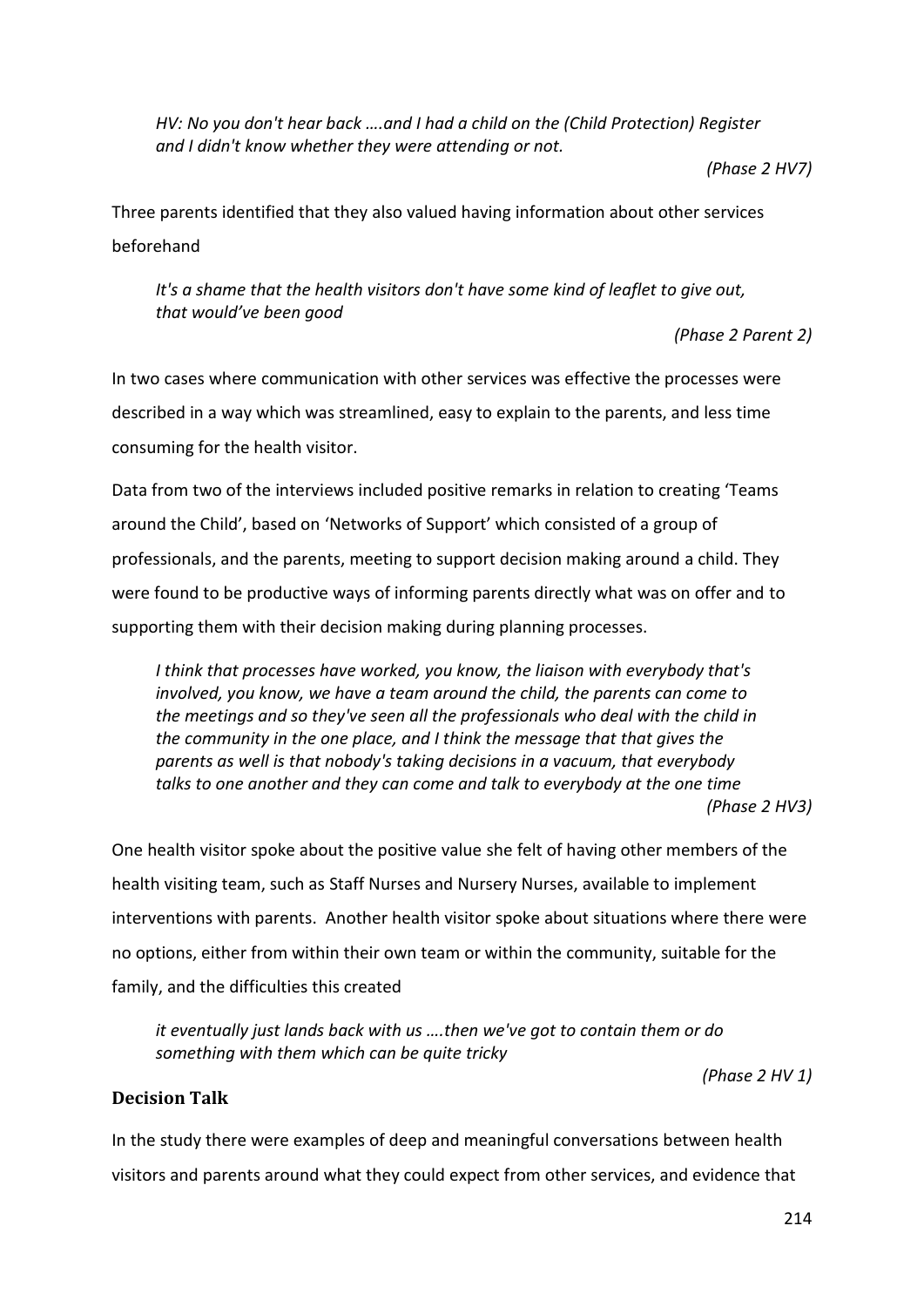the health visitor had explored how the parents had felt about the decision to request assistance, participate in groups, or access a different service.

*we talked about different situations, different children, you know, and really about gaining confidence that she'd maybe lost a bit of confidence about parenting*

*(Phase 2 HV 8)*

However there were two examples which indicated that this level of discussion had only taken place *after* a parent had not taken their child to another service, as a way of establishing what the problem was and exploring what could be done to increase the likelihood of future engagement and participation.

Three health visitors indicated their sensitivity to the context which parents were living in and described their own range of feelings in relation to options available. For instance two health visitors spoke about delaying before addressing one of the issues as they recognised that the conversations could potentially be overwhelming for the parents at that time in their lives

*so it was a very softly, softly saying 'I understand as much as I can where you are…..'*

*(Phase 2 HV 3)*

### **What processes supported implementation of shared decision making?**

In summary, the processes which were supportive, when using Elwyn's Model as a framework, revolved around the availability of evidence based options; the health visitor's ability to explain in detail to parents what implementation would entail for them; being able to 'take the parents with them' as part of the decision making process (as with the Team around the Child meetings); and having options of interventions available very quickly, such as when other Team members are able to follow up with joint visits and start implementation within days.

There was evidence that deep and meaningful conversations were taking place, that interactions were sensitive and responsive, and that this approach was well received and supportive of shared decision making. However there were also examples where health visitors reflected, within the interviews, and acknowledged that, in hindsight, they could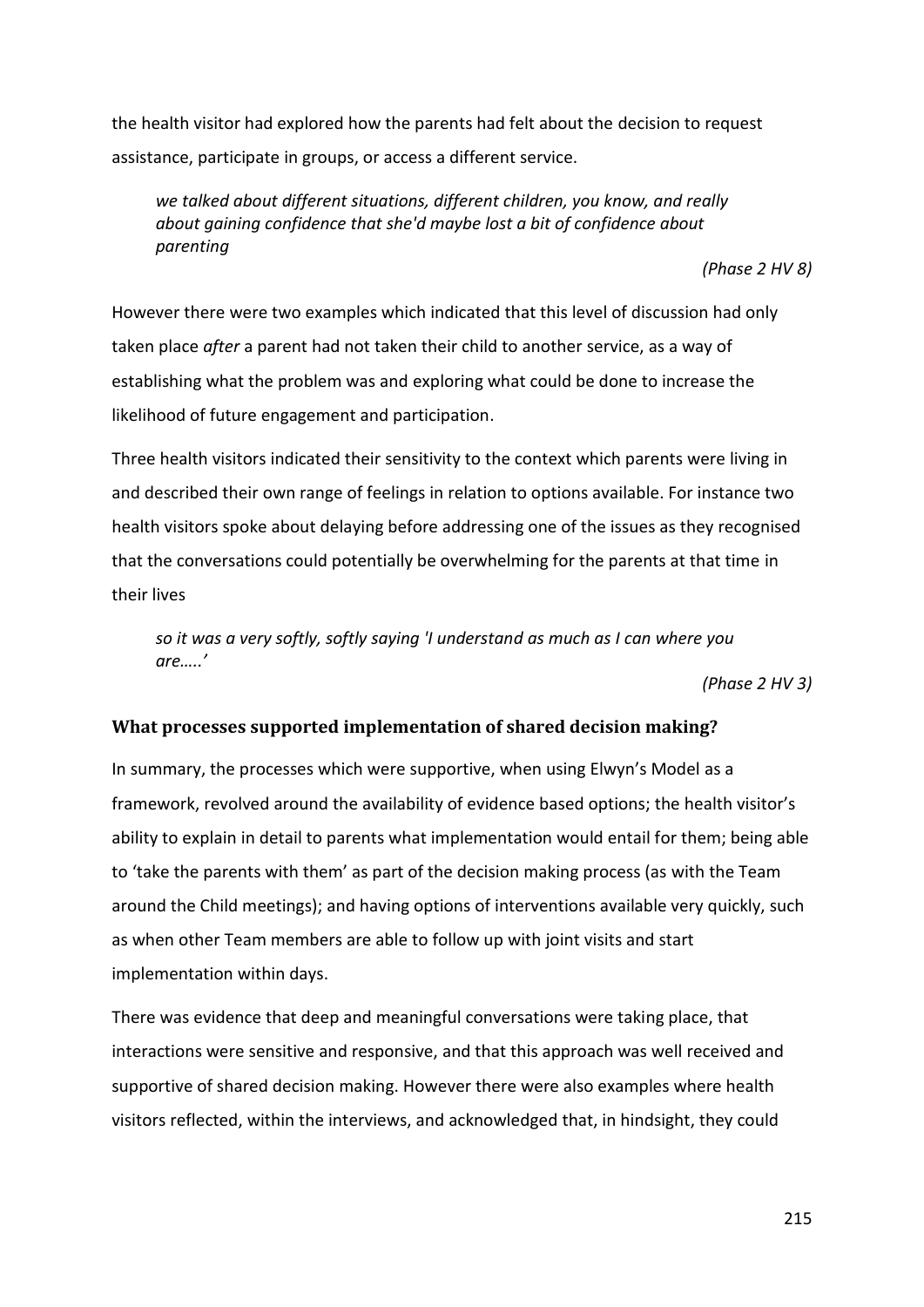have enquired to a greater extent to establish the parents' views about participating in the interventions as part of the decision making process.

Dewar and Nolan (2013) talk about nurses being 'curious', 'courageous', and 'connecting with people' at an emotional level in order to provide patients with the individual support which they need in a personalised service.

### **Relationships**

The Solihull Approach is a theoretical model which is used widely across health visiting practice in the United Kingdom (Solihull Approach 2013; Media Hub 2014). It was developed by health visitors and clinical psychologists and is based on established theories from psychology and child psychotherapy. The model takes into consideration three elements of relationships which overlap in practice; they are containment; reciprocity; and behaviour management. The ways in which these components manifested themselves within the health visitor and parent relationships was used as another layer of structure when analysing the data from both Phases 1 & 2.

Containment relates to a person's ability to receive and understand the emotional communication from another person without being overwhelmed by it (Bion 1959). In order to emotionally contain others (such as a baby or toddler) and not be overwhelmed a parent needs to be contained themselves. There was evidence that all health visitors were containing parents (to some extent) in relation to the parents' own personal issues, feelings, and emotions and there were descriptions from parents which reinforced the level of trusting relationships which had consequently built up between them and their health visitor.

Reciprocity was first described by Brazelton (Lewis and Rosenblum 1974) in the context of adult: infant relationships; however it can also be used to describe the interaction which takes place in all relationships. Reciprocity describes the initiation, regulation, and termination of an interaction where both parties are actively involved in the process. There was evidence of reciprocity in the two health visitor: parent dyads, where dialogue occurred back and forth and humour was used, and there was evidence of efforts to create equality in power by the health visitor through the language and tone of voice each used.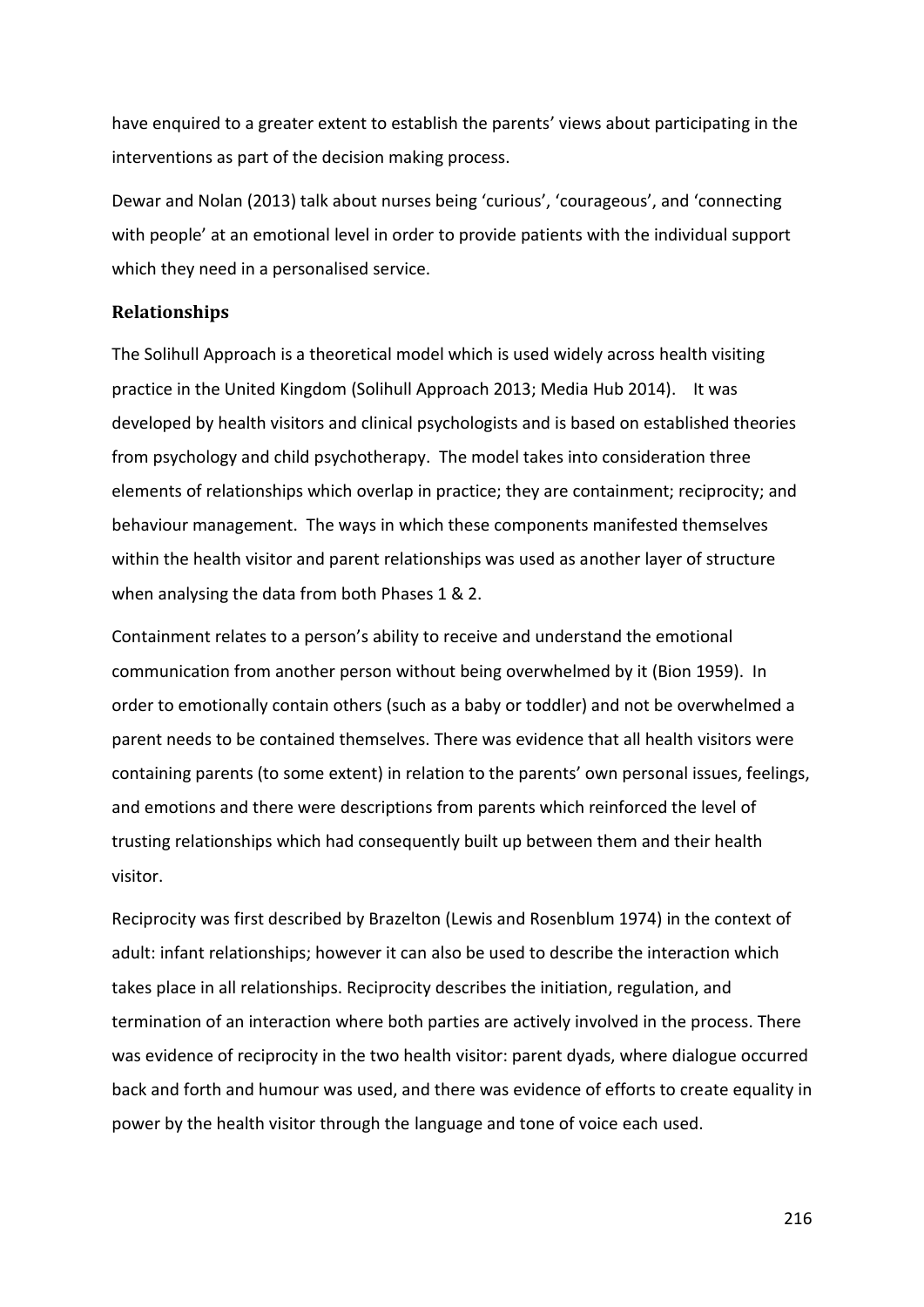Behaviour management is based on learning theory and behaviourism (Skinner 1988) and refers to the attention and reward behaviours which one person can use to influence the behaviour of another. Behaviour management is less likely to be as effective if containment and reciprocity are lacking in a relationship; so it was of interest that, in the study, there was evidence of health visitors providing direction around behaviour management, and ideas being accepted and tried by parents.

In addition to evidence of strong trusting relationships between the health visitors and parents there were indications that other family relationships were important too, and could potentially influence decision making about the child, in addition to those decisions made between health visitors and parents; predominantly (but not exclusively) the mother. It became apparent that although health visitors were often aware of internal disputes in families between parents, grandparents and other family members, links between the impact of these relationships on decision making were sometimes missed – which in one case created a negative outcome.

*their speech was delayed, their eye contact – there was concerns about their development. We at that point referred these children to Pre 5 Assessment Team and mum agreed with the referral, but when we went to the referral meeting, dad arrived and at that point mum told everybody at the meeting that she hadn't consented to the referral and that she'd felt quite pressured into it (Phase 2 HV8)*

Although there were examples of health visitors endeavouring to meet with fathers and grandparents this was not common practice and it was rare for them to be actively included in decision making.

The Solihull Approach is useful for health visitors to support analysis of their interactions with parents and children and it ensures that they are using well established theories from psychology and psychotherapy within their practice. There was evidence that where health visitors had been trained in using this model it gave them the language to describe what was happening and insight into why they needed clinical supervision to support them in their practice.

#### **Discussion**

In this study there was an indication that identifying the issue in a clear understandable, shared way was a pre-requisite for shared decision making to take place, but it did not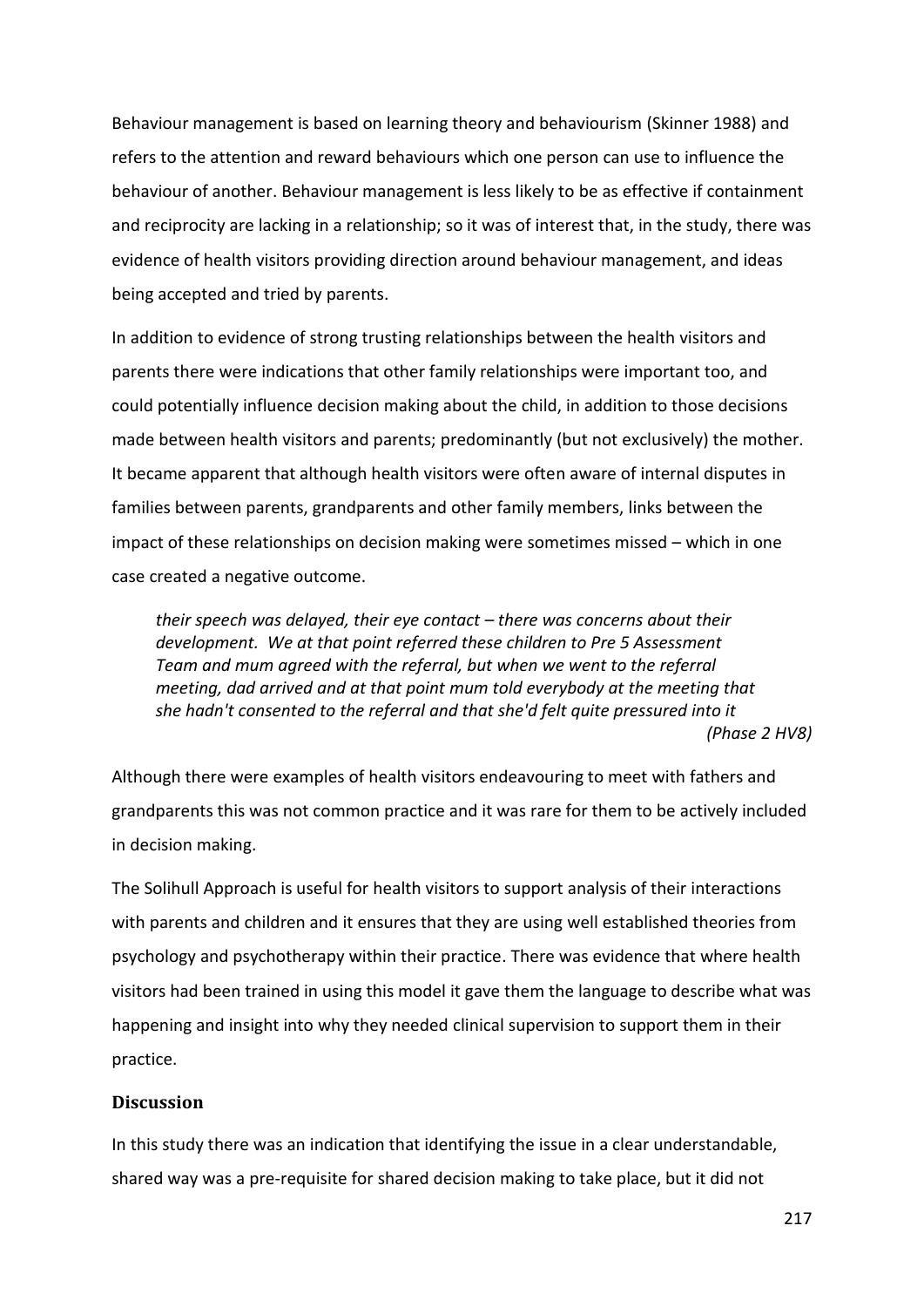always appear to take place. It is not unusual for health visitors to agree on an issue with a parent, which requires addressing, as this structured approach is used when applying behaviour management strategies, motivational interviewing techniques and health behaviour change models to practice. The difference is that when implementing these approaches it is the norm to be applying frameworks or models to create structure to the conversations. This raises the possibility that development of a shared decision making framework, which includes the need to be clear about the issue, could support health visitor practice when planning in partnership with parents. A framework could also help the health visitors to determine whether there is a range of options available in the first place, and then whether they are physically and psychologically accessible to parents and the systems and processes surrounding them clear and accessible to health visitors.

Deep and meaningful conversations, supported by a sensitive and responsive approach, supported shared decision making to take place; and this approach requires health visitors to constantly reflect on their behaviours and continually increase their self-awareness.

In relation to building on their planning skills, and working collaboratively with parents, an understanding about decision making theories has the potential to support the process (Thompson et al 2013) . This would enable health visitors to differentiate between when choice is appropriate, and when other psychological and practical responses are more appropriate for the clinical context. Understanding would also enable health visitors to support parents with their role in decision-making.

As part of the assessment process of the child and their family, evidence from the study would indicate that children benefit if health visitors not only know about the Network of Support which is available *for* a child, but also know about the Network of Influence which exists *around* the child. This knowledge will increase the health visitors' understanding about family dynamics and is consistent with the scope of the GIRFEC National Practice Model. Increased understanding about the context within which a child lives will potentially improve the quality of shared decision making and also enable improvements in parental engagement with interventions designed to improve the wellbeing of the baby or child.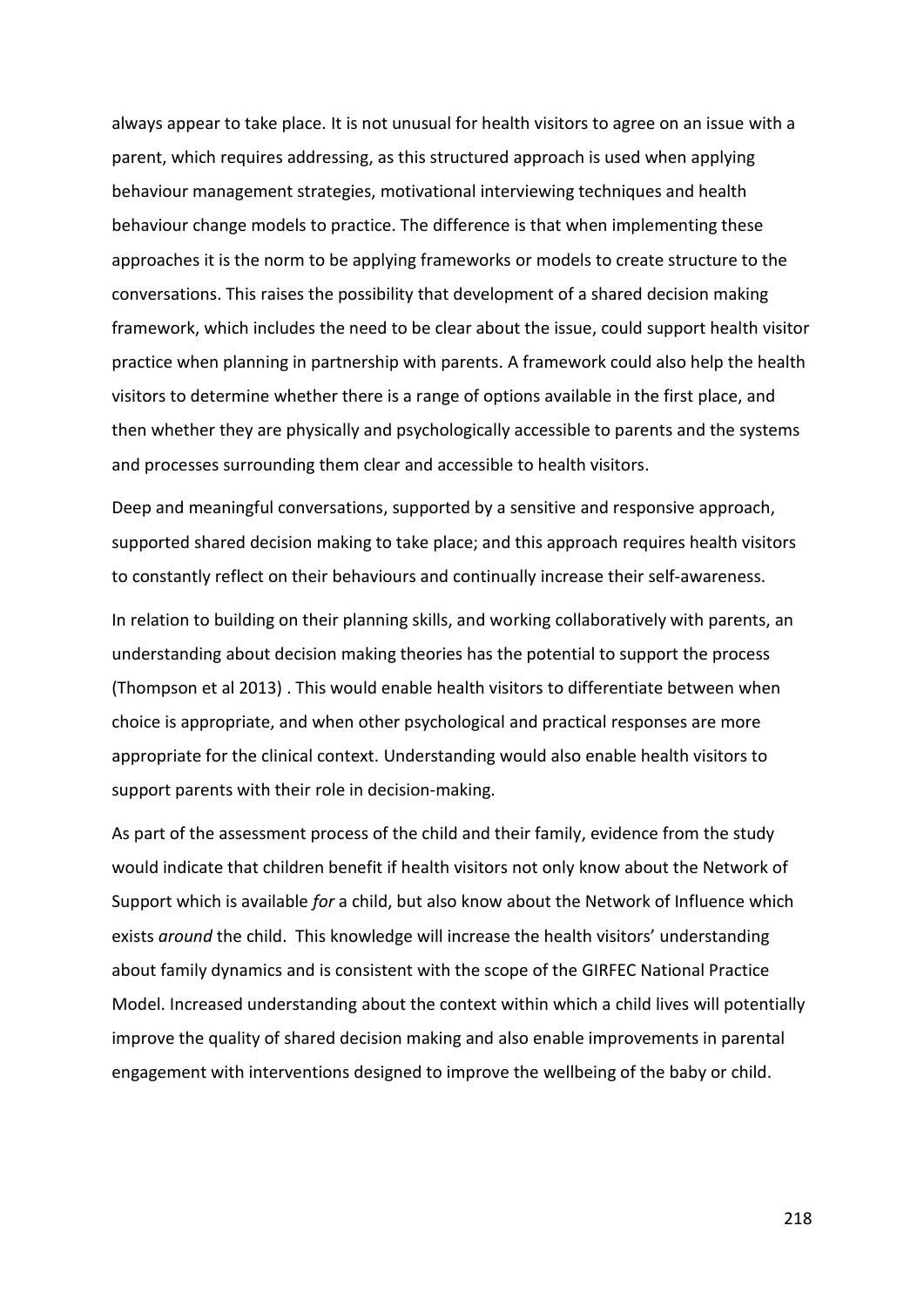# **Conclusion**

Despite evidence of strong trusting relationships between parents and health visitors, this study has shown examples where shared decision making was challenging when other supportive processes were absent. For shared decision making to have been effective every time there would have needed to have consistently been structure to the conversations; clarification, and agreement about the issue which was having an impact on the wellbeing of the child; accessible and acceptable interventions; deep meaningful conversations supported by curiosity in order to increase understanding about the dynamics within relationships in the families; and positive working relationships between health visitors and other professionals and agencies which provide interventions for families.

# **Relevance to clinical practice**

Health visitors are aware that planning interventions in partnership with parents can be complex. These findings have identified the potential value of using a shared decision making framework to structure planning in collaboration with parents. The findings have also highlighted a number of areas where a review of systems and processes within organisations could support health visitor practice development.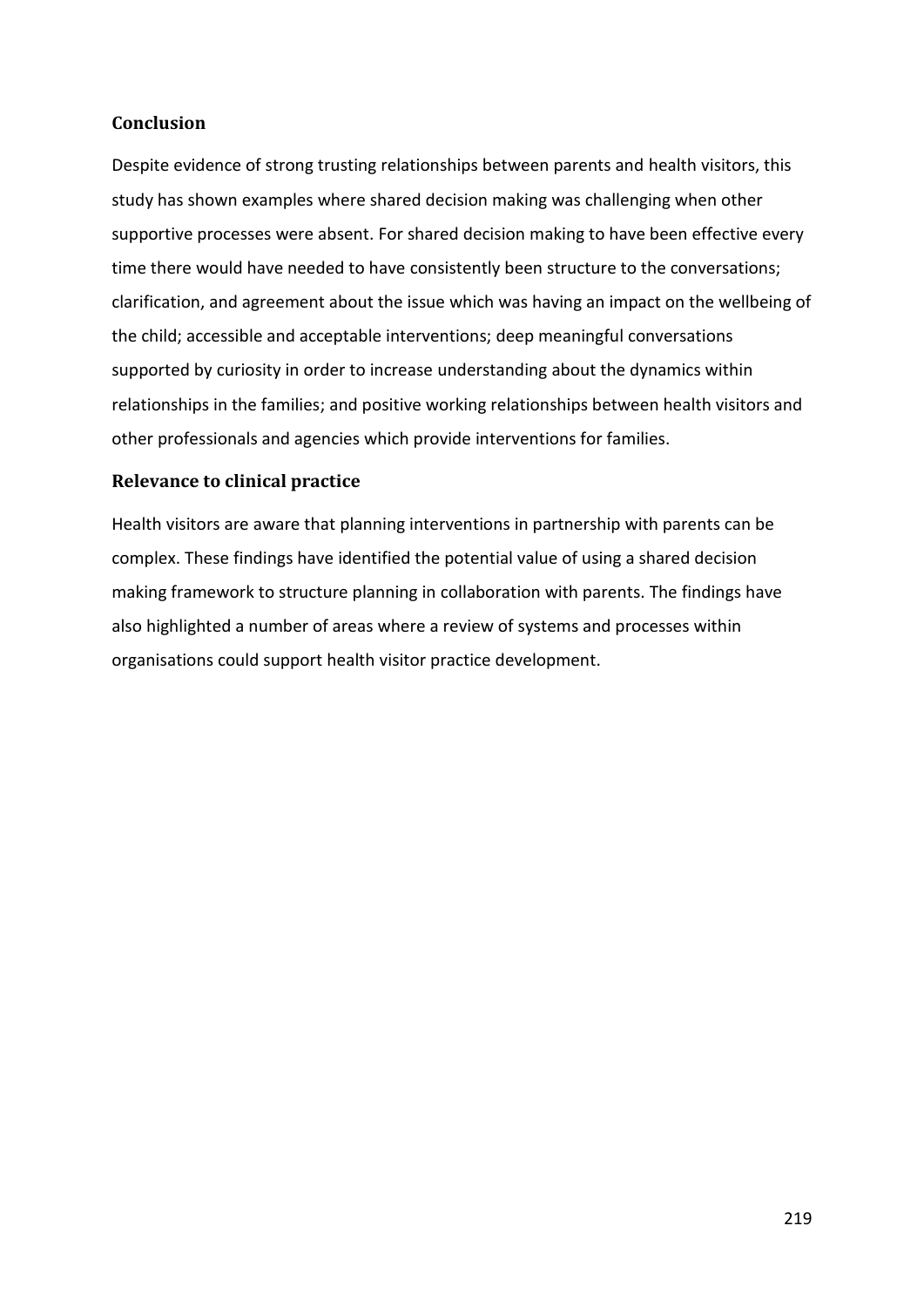# **References**

Adams, N. and Grieder, D. (2014) *Treatment Planning for Person-Centered Care : Shared Decision Making for Whole Health.* 2nd ed. Academic Press.

Bion, W. ed. (1959) *Attacks on Linking.* 1 ed. London: Karnac.

Charles, C., Whelan, T., Gafni, A., Willan, A. and Farrell, S. (2003) Shared treatment decision making: what does it mean to physicians? *Journal of Clinical Oncology,* 21 (5), pp. 932-6.

Dewar, B. and Nolan, M. (2013) Caring about caring: Developing a model to implement compassionate relationship centred care in an older people care setting. *International Journal of Nursing Studies,* 50 (9), pp. 1247-1258.

Edwards, A. and Elwyn, G. (2009) *Shared Decision-Making in Health Care - achieving evidence-based patient choice.* 2nd ed. Oxford: Oxford University Press.

Edwards, A. and Elwyn, G. (2006) Inside the black box of shared decision making : distinguishing between the process of involvement and who makes the decision. *Health Expectations,* 9 (4), pp. 307-320.

Elwyn, G., Edwards, A., Gwyn, R. and Grol, R. (1999) Towards a feasible model for shared decision making: focus group study with general practice registrars. *British Medical Journal,* 319 (7212), pp. 753-6.

Elwyn, G., Frosch, D., Thomson, R., Joseph-Williams, N., Lloyd, A., Kinnersley, P., Cording, E., Tomson, D., Dodd, C., Rollnick, S., Edwards, A., Barry, M. and Edwards, A. (2012) Shared decision making: A model for clinical practice. *Journal of General Internal Medicine,* 27 (10), pp. 1361-1367.

Elwyn, G., Lloyd, A., Joseph-Williams, N., Cording, E., Thomson, R., Durand, M. and Edwards, A. (2013) Option Grids: Shared decision making made easier. *Patient Education and Counseling,* 90 (2), pp. 207-212.

Gafni, A., Charles, C., Whelan, T. and Rochaix, L. (1998) The physician-patient encounter: the physician as a perfect agent for the patient versus the informed treatment decision-making model. *Social Science and Medicine,* 47 (3), pp. 347-56.

Lewis, M. and Rosenblum, L. eds. (1974) *Brazelton,T. The origins of reciprocity: the early mother infant interaction IN The effect of the infant on its care giver.* 2 ed. London: Wiley.

Media Hub (2014) *Solihull Community Services.* Available: <http://communityservices.heartofengland.nhs.uk/default.asp?page=376> [Accessed: 15 Dec 2014].

Nursing & Midwifery Council (2004) Abstract only. Available[: http://www.nmc](http://www.nmc-uk.org/Documents/NMC-Publications/NMC-Standards-of-proficiency-for-specialist-communicty-public-health-nurses.pdf)[uk.org/Documents/NMC-Publications/NMC-Standards-of-proficiency-for-specialist-communicty](http://www.nmc-uk.org/Documents/NMC-Publications/NMC-Standards-of-proficiency-for-specialist-communicty-public-health-nurses.pdf)[public-health-nurses.pdf.](http://www.nmc-uk.org/Documents/NMC-Publications/NMC-Standards-of-proficiency-for-specialist-communicty-public-health-nurses.pdf)

Ritchie, J., Lewis, J., McNaughton-Nicholls, C. and Ormston, R. eds. (2014) *Qualitative Research Practice.* 2nd ed. London UK: Sage Publication.